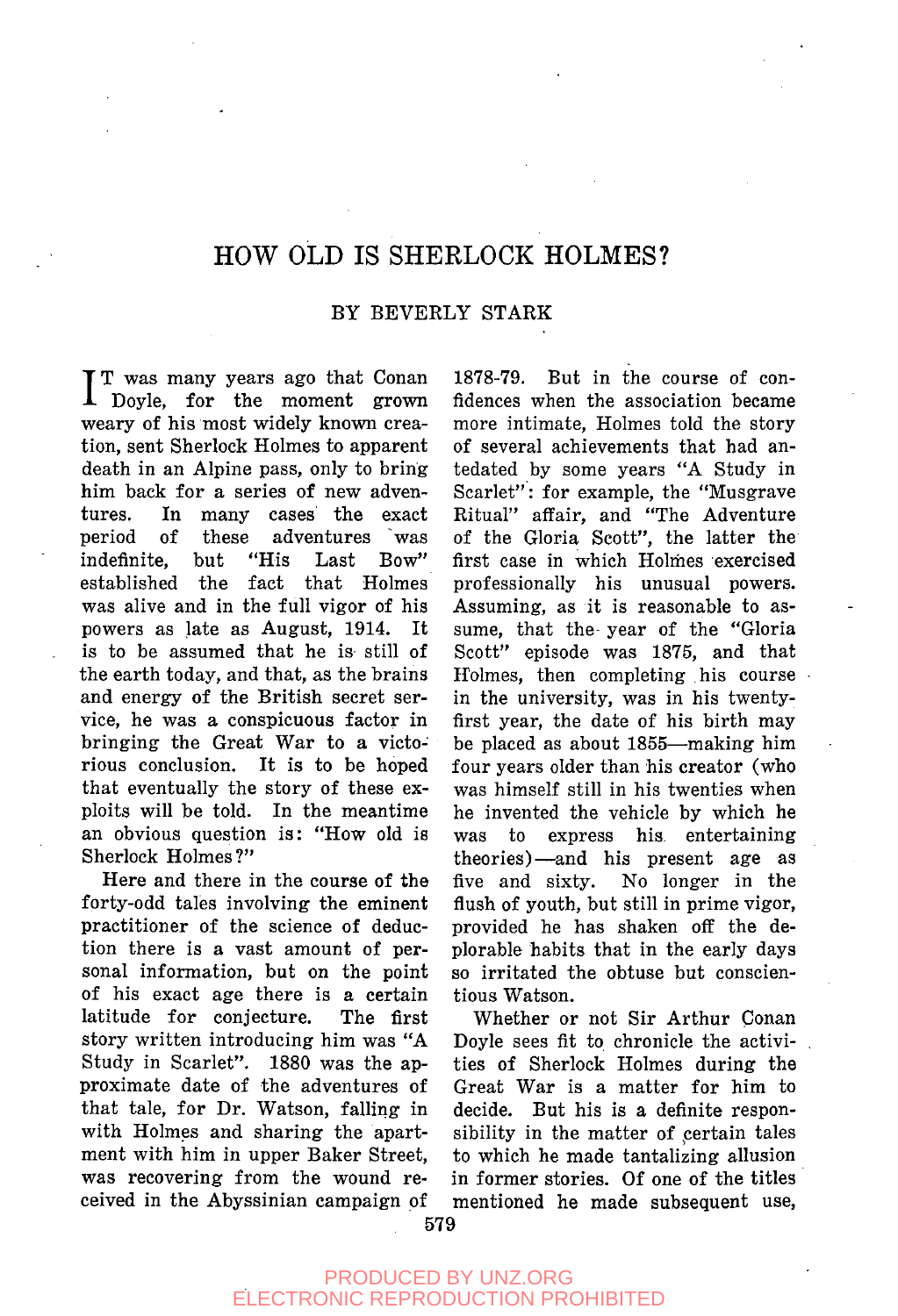telling the story of "The Adventure of the Second Stain", though not living quite up to the promise at which he hinted. But readers have almost the right to insist that some day he clear away the mystery obscuring the alluring suggestion of "The Affair of the Netherland Sumatra Company", "The Loss of the Sophy Anderson", "The Arnsworth Castle Affair", "The Darlington Substitution Scandal", "The Case of Vamberry, the Wine Merchant", "The Adventure of the Paradol Chamber", "Ricoletti of the Club Foot and his Abominable Wife", "The Tankerville Club Scandal", "The Affair of the Amateur Mendicant Society", "The Adventure of the Grice Patersons in Uffa", "The' Camberwell Poisoning Case", "The Dundas Separation Case", "The Affair of the King of Scandinavia". "The Trepoff Murder", "The Affair of the Reigning Family of Holland", "The Tragedy of the Atkinson Brothers at Trincomalee", "The Manor House Case", "The Adventure of the Old Russian Woman", "The Tarleton Murder", "The Case of Mrs. Etheredge", "The Affair of the Aluminium Crutch", and "The Adventure of the Tired Captain". Probably it was in a spirit of lightness that Conan Doyle flung out these titles. But in thus whetting expectation he assumed an obligation that he can no more dismiss than Frankenstein could rid himself of the monster that he created.

Upon one occasion Sherlock Holmes alluded to a strain of French ancestry, which may account for a popularity in France as great as his popularity in England and the United States. But for a full realization of the hold which the name has taken upon the imagination of the world, to understand that never since the beginning of time has a character of fiction had such instant significance to millions of people, it is necessary to turn to Spain and the Spanish-American countries. Barcelona is the birthplace of an Iberian Sherlock Holmes, the surname being pronounced in two syllables. The fabrication of his adventures is an industry of the city, employing the imaginations of a score of hack writers. The paper books, with gaudily colored covers, are printed by the millions, distributed to news-stands throughout the peninsula, and sent overseas to Cuba, and Central and South America. In the crude portraits of Holmes that appear at the top of the cover-pages there are the features familiar to English readers, but somehow the artists have twisted them, subconsciously probably, until the face is the face of a Spaniard. The nature of these lurid tales of Spanish fabrication may be indicated by a translation of some of the titles: for example, "Blackwell, the Pirate of the Thames", "The Seller of Corpses", "Jack the Ripper", "The Bloody Hammer", "The Red Widow of Paris", "In the Pittsburgh School of Crime", and "Sherlock Holmes and the Opium Smugglers".

Russia, as well as Spain and the lands of Spanish influence and tradition, has had its transplanted, adopted, and adapted Sherlock Holmes. One year before the war the empire of the Czar saw the publication of more than a thousand sensational novels, classed as "Nat Pinkerton and Sherlock Holmes Literature". Among the titles of the tales of the Doyle hero told with a Slavonic twist were "The Stranglers", "The Hanged", "The Expropriators", and "The Disinterred Corpse". A Russian critic at the time found in this taste the expression of a national sentiment. Sub-

## PRODUCED BY UNZ.ORG ELECTRONIC REPRODUCTION PROHIBITED